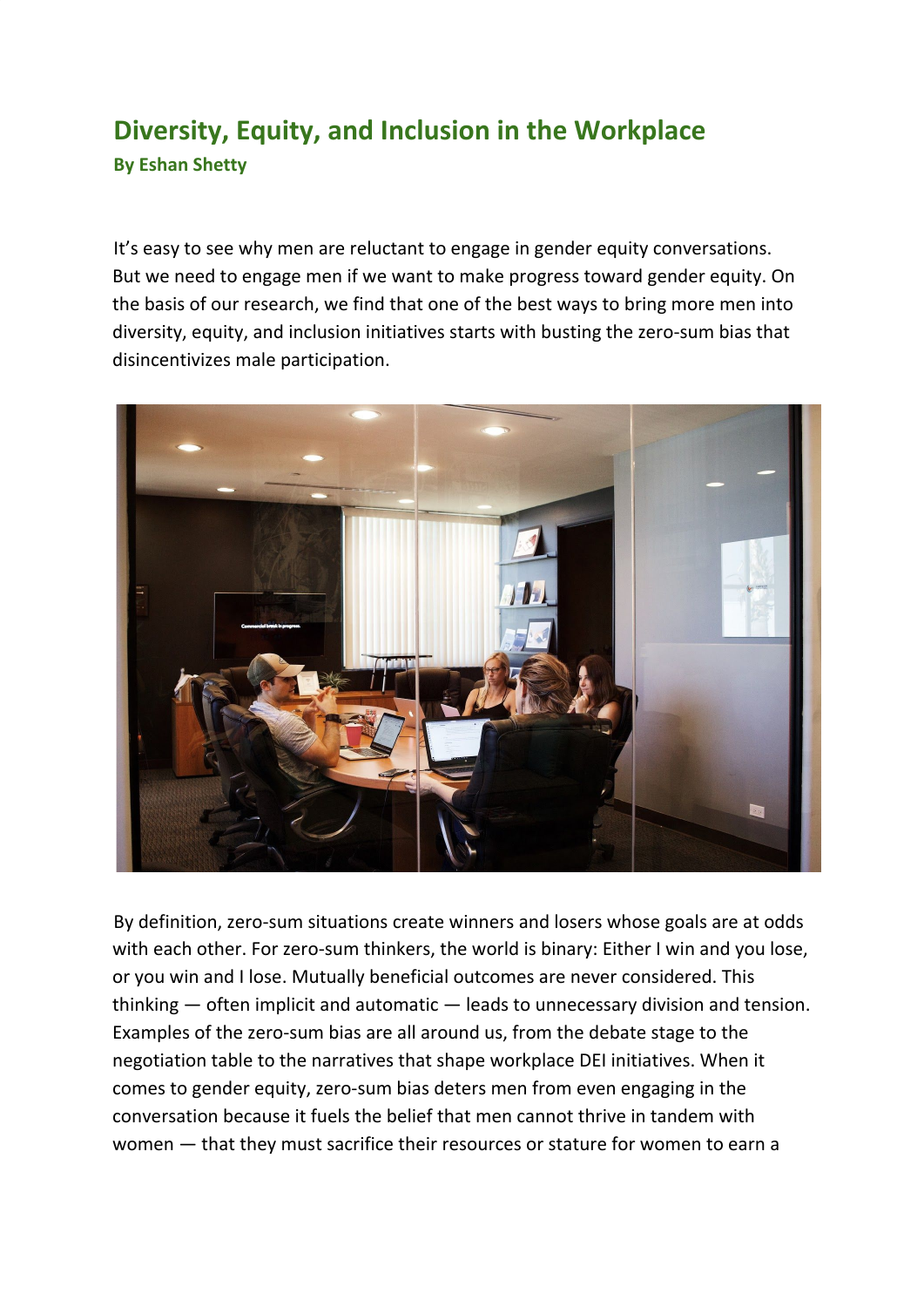place at the table. Although zero-sum thinking is invalidated by the data, it pervades the workplace equity narrative.

And without men , DEI efforts will fall short. They are already doing so. From 2019 to 2020 we moved backwards, adding 55 years to the estimated time needed to close the gender gap in economic equality. Research by Pipeline across 4,161 companies in 29 countries shows that for every 10% increase in gender equity, businesses see a 1% to 2% increase in revenue.

We cannot afford to wait centuries for men to fully engage as accomplices and advocates in achieving full gender parity in the workplace, especially at a time when our economic recovery depends on the equitable inclusion of employees. Here are six actions to help organizations overcome the zero-sum bias among male employees, move the needle on matters of equity, and reap the financial upside. Quantify gender equity in terms of economic gains for the company. This will remove the notion of a fixed economic pie and show that improving gender equity expands the pie for everyone. When making the case, bring evidence to show how men benefit when women and people of color are fully and equitably included at all levels of leadership. Research shows that organizations with equitable representation are more successful, profitable, and innovative, which benefits men. These desirable outcomes are facilitated by the increased access to information, greater diversity of networks, and enhanced interpersonal skills that men reap from being part of a more diverse and inclusive organization.

Hold leaders accountable for change by tying DEI metrics to performance reviews. Businesses rely on data to measure progress toward their objectives. That's why implementing a standard DEI scorecard will play a critical role in closing intersectional gender gaps. The scorecard needs to track metrics at every stage of the employee lifecycle and on every step of the corporate ladder. Research shows that men think that other men have a high level of acceptance of sexism — but in reality, most men don't explicitly endorse sexism. This misconception creates a group dynamic whereby men reinforce sexist behavior and zero-sum thinking through conformity. The good news is that often it takes just one man speaking up to change the dynamic. Leadership training that employs a bystander intervention methodology, perspective taking, and self-persuasion activities can also change sexist attitudes tied to zero-sum perspectives.

Establish cross-gender professional relationships. Positive social interactions in a